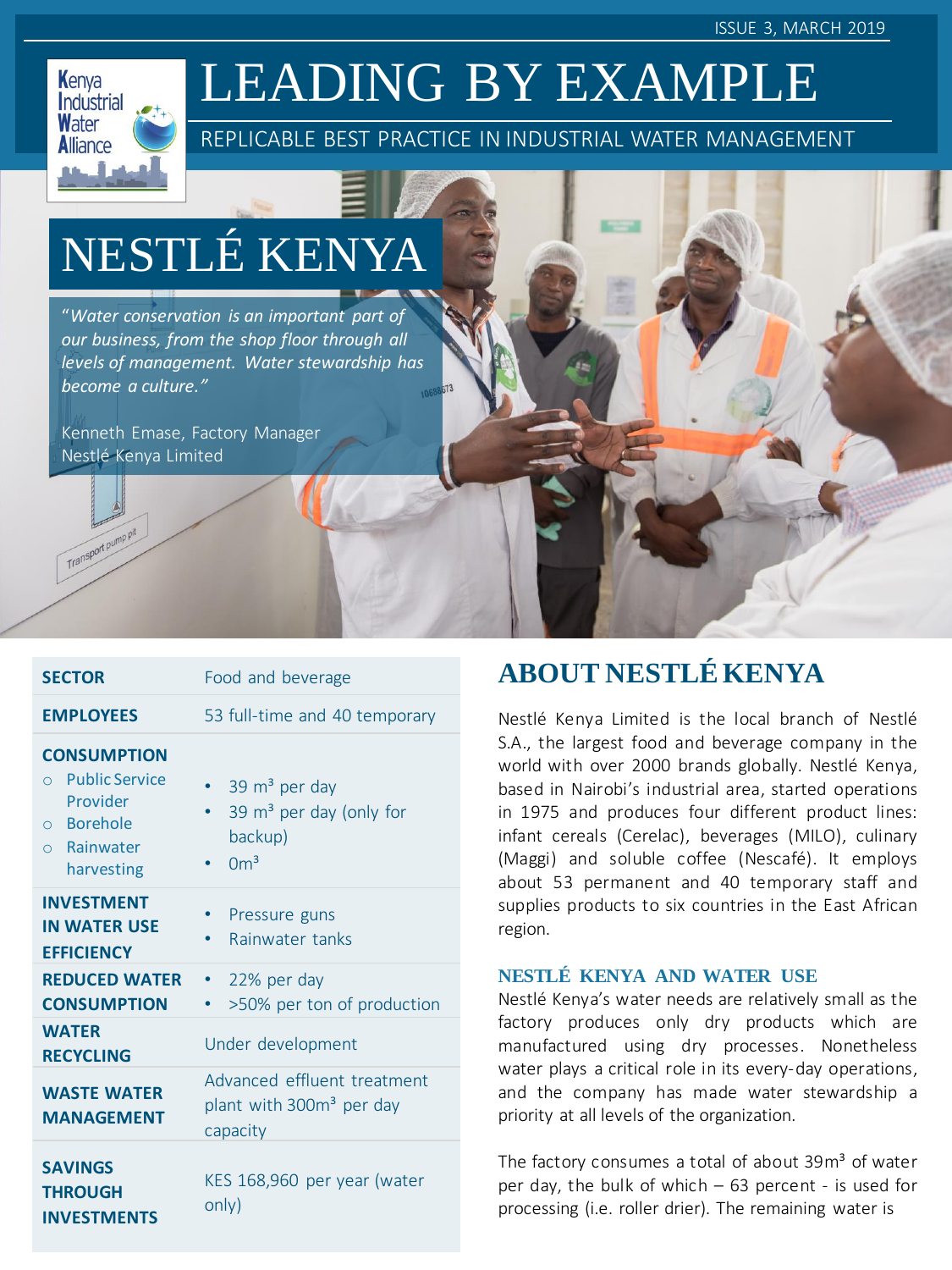used for cleaning (20 percent) and for supplying the social blocks (17 percent).

Most of this water is supplied by Nairobi City Water and Sewerage Company (NCWSC), however Nestlé also operates a borehole which provides back-up water to the social blocks as well as for cleaning. In addition, the factory collects rainwater in two storage tanks of 400m<sup>3</sup> and 20m<sup>3</sup> which is reserved exclusively for use at the car-wash and watering the gardens.



Local water scarcity is a key driver of Nestlé's efforts to reduce their overall water consumption by increasing water use efficiency, rainwater harvesting and recycling of treated trade effluent in their washrooms. Unreliable water supply from the utility has severely affected the operations and production of the factory in the past. Relying completely on water from the borehole is not possible because the quality of the water would require expensive treatment with reverse osmosis to be clean enough for use in production.

The factory's push to reduce its environmental impact is underpinned by two key policies: The Kenyan Water Stewardship Policy and the ZERO campaign, which includes five key pillars of (i) environment, (ii) safety, (iii) quality, (vi) cost and, (v) delivery.



# **Nestlé Kenya Water Stewardship Policy**

- Work to achieve water efficiency across our operations
- Advocate for effective water policies and stewardship
- Treat the water we discharge effectively
- Engage with suppliers, especially those in agriculture
- Raise awareness of water access and conservation
- Report publicly on regular basis on the progress of meeting this commitment

### **INNOVATION AND INVESTMENT IN WATER USE**

#### **Employee Engagement**

The engagement, participation and recognition of water stewardship achievements by local staff is an integral part of Nestlé's commitment to continuous improvement. Nestlé Kenya assigns dedicated staff to monitor and address water issues within its factory. All staff members are encouraged to provide suggestions for improvements to advance the efficiency of the operations and reduce environmental impacts. Additionally, managers established a focus group on water conservation. Employees are encouraged to present and discuss ideas that can be brought to the monthly forum in which all managers participate.

#### **Encouraging Innovation**

To encourage innovation, Nestlé Kenya has developed various processes for identifying and implementing water-efficiency improvements on the factory floor. 'Do It Yourself' (DIY) improvements are initiatives that can be implemented without requesting approval as they are tested and proven

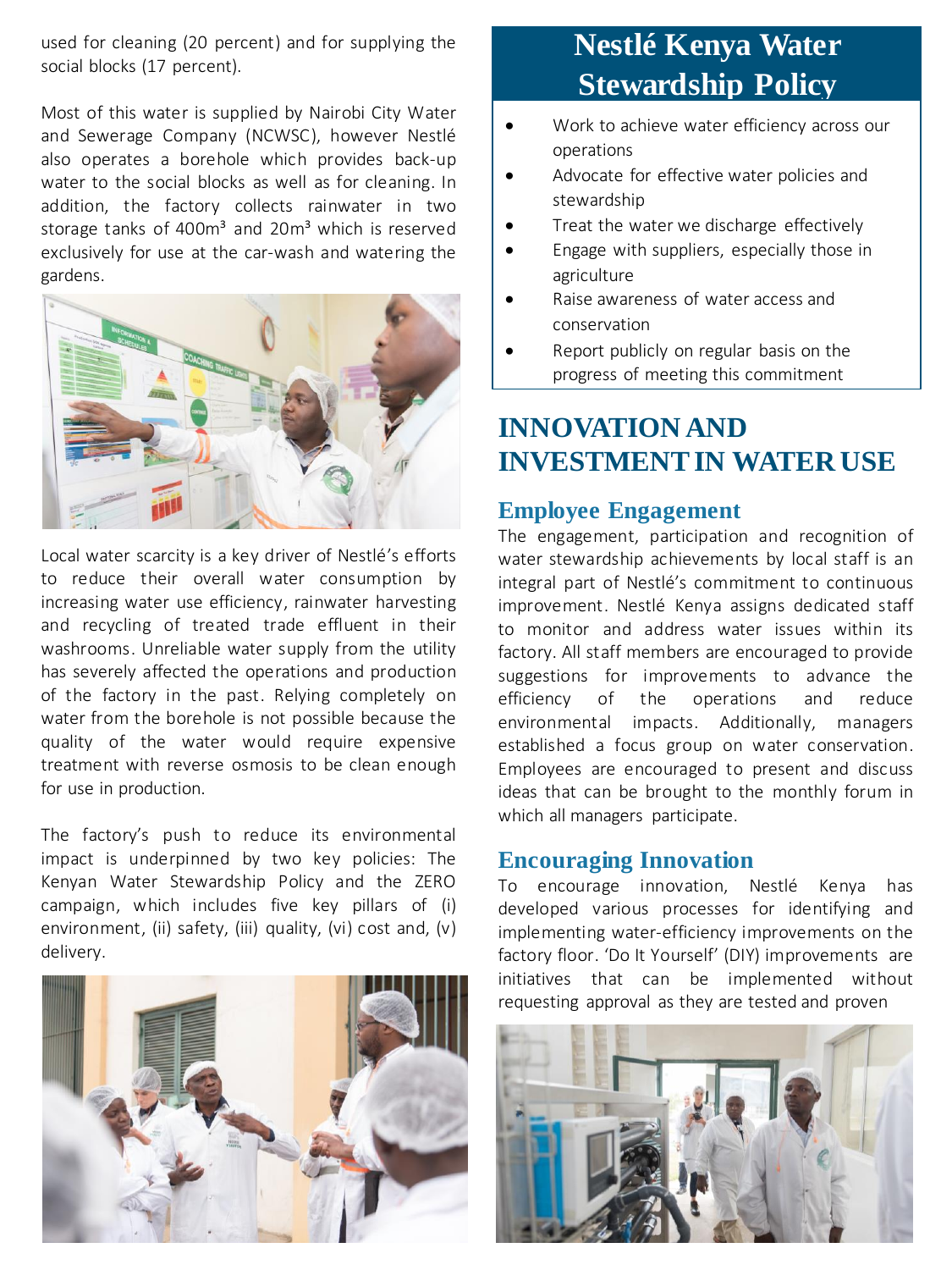interventions across Nestlé facilities globally. Such projects include the assessment of steam leakages at pipes, joints or steam valves. A survey at the Nairobi facility concluded that about 40 percent of all pipes and systems contained leakages which could be easily fixed through replacements of broken equipment. By addressing these steam leakages and making straightforward and relatively low-cost improvements to water fixtures in the factory; replacing normal taps with controlled push taps, ordinary flush toilets with conservatory flushing units and installing highpressure water guns on hoses for cleaning, the factory succeeded in reducing water use per ton by an average 10% year on year, in line with Nestlé's 2020 environmental sustainability commitments.

Other water conservation projects are addressed through the company's 'DMAIC' approach: Define, Measure, Analyze, Improve and, Control.

This approach is used to support activities that will assist in reducing the water footprint of the factory. One such initiative, which yielded the highest individual water saving among all initiatives and accounts for about 50% of all savings, resulted from standardizing the cleaning procedures at the roller driers at the end of the run.

#### **Managing Industrial Effluent**

In 2017, Nestlé completed construction of a KES 50 million state-of-the-art waste water-treatment plant which treats all factory effluent prior to discharge. The treatment plant has a capacity of about  $300m<sup>3</sup>$ per day with an average throughput of about 14m<sup>3</sup> per day.

The Nairobi factory plans to expand the capacity of the plant as part of Nestlé Kenya's Circular Water Management Program, which puts emphasis on a circular approach consisting of the 5 R's: Reduce, Reuse, Recycle, Restore and Recover. The upgrade will make it possible to reuse the treated water for non-manufacturing purposes across the facility and thereby save almost  $300m<sup>3</sup>$  per month by providing an alternative water source.

#### **Water Stewardship Beyond The Factory Floor**

As part of Nestlé Kenya's Creating Shared Values (CSV) initiative, the company supports portable water treatment and heating systems for rural households, and the construction of sand dams to capture and store rainwater which now impacts the lives of more than 340,000 Kenyans.

### **CURRENT SITUATION AND THE WAY FORWARD**

Nestlé Kenya has achieved remarkable improvements in water-saving, bringing down water-use from  $14.3\text{m}^3$  per ton of product in 2015 to about 6.5 $\text{m}^3$  per ton, which is a reduction of more than 50 percent. Its internal benchmark for water savings is 5 percent annual reduction, which will be within reach for 2019 once the proposed implementation of wastewater reuse is concluded.

But even then, Nestlé Kenya remains committed to further improvements. In the pipeline is the development of a comprehensive water map to benchmark water-use in different processes. This will provide the factory with a better understanding of their process-level water-use and enable the identification of potential improvements. Through all these initiatives Nestlé Kenya aims to conserve water and at the same time address the challenge of unreliable water supply from the utility by making itself less dependent on high volumes of water; currently the Nairobi factory can store enough water for up to ten days of production. The more the overall consumption can be reduced, the more resilient Nestlé Kenya becomes.

Beyond these initiative, Nestlé Kenya will continue to promote water conservation awareness, share their experiences and participate in benchmarking of industrial water management.